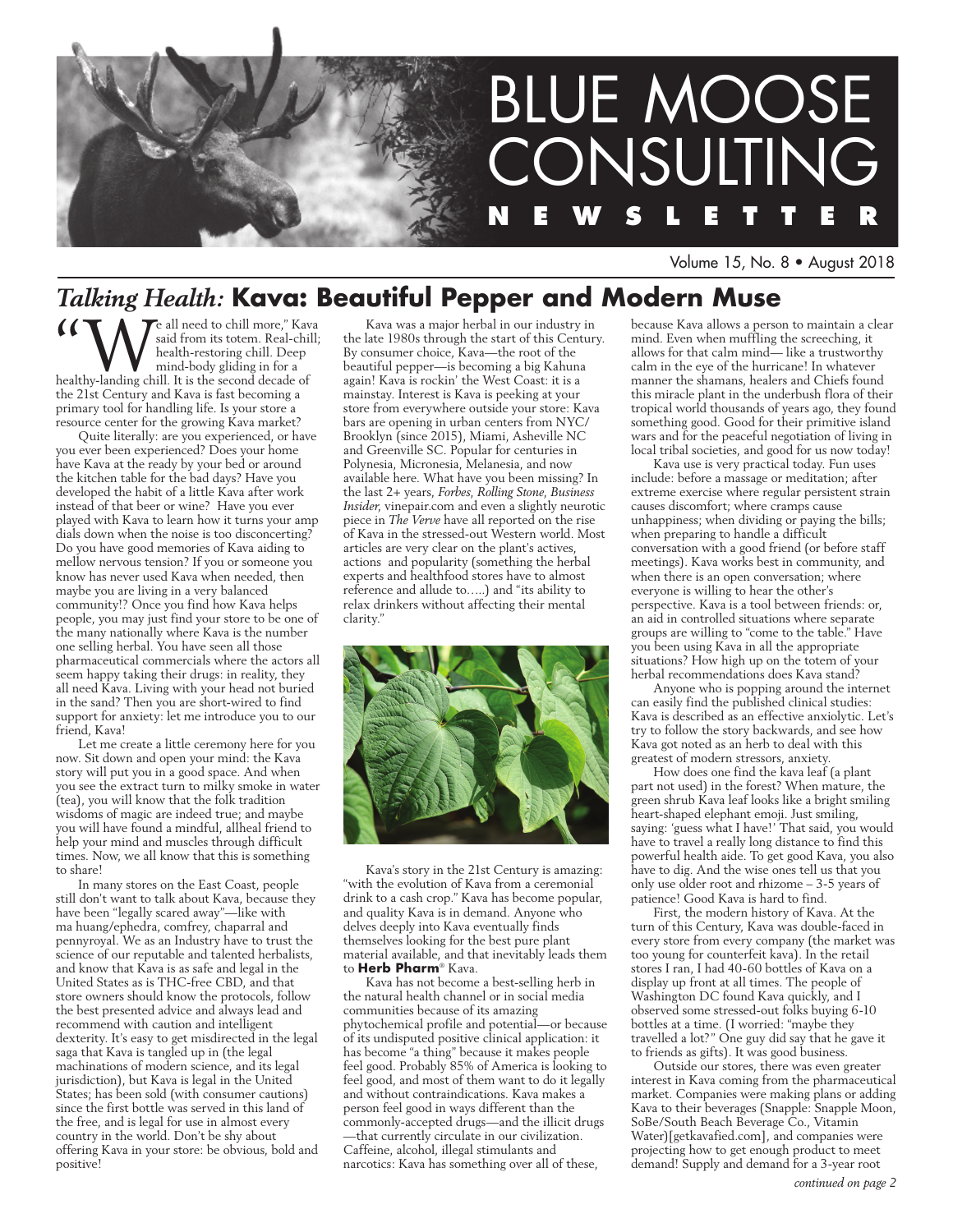#### **Kava: Beautiful Pepper and Modern Muse** *continued from page 1*

from a product being grown on ocean islands: this was not cane sugar or soybean oil! Before 2001, Kava sales in Fiji spiked 500% in two years.

2001 brought legal challenges and troubles for the kava market. Ironic, that as the 21st Century begins and we really need Kava, it hits a roadblock. Quickly, the EU, UK and Canada banned Kava after poorly-drafted research concluded that Kava may cause liver concerns. Today, we understand that those 2000-era assertions were made on what amounted to one concern for toxicity in over 50 million cases (I wish the actual investigations of pharmaceuticals could make that claim.) It was argued, and has seemingly been determined, that the problem was not the Kava, but manufacturers using the wrong plant and manufacturing it improperly. A whole lot of consternation ran through our industry for the next decade: but we never backed down. Kava was good, and safe!

Finally, in 2014, the German Federal Administrative Court

(Bundesverwaltungsgericht: think Supreme Court) declared that "the Kava ban was unlawful and inappropriate." In the 40 page judgement, it is stated the incidence of liver toxicity would have to be rated "rare" or "very rare," and the Court doubted that a pattern of toxicity could be derived from the data. The Court went so far as to say that it is wrong to describe the benzodiazepines buspirone of SSSI as being less harmful alternatives to Kava. This brought Kava back to the regulatory status of 2001, except it would only allow Kava into Germany as a prescription drug—although leaving it legal to consume Kava for personal use (yet, how to get it?). Forget the double standards evident here, all this meant for Germany was more legal battles. As of 2018, the only country that has a ban on Kava is Poland (where liver problems from alcohol abuse are non-existent!)

"According to a 2010 discussion paper prepared for the Codex Alimentarius Commission: "kava has had at least a 1500-year history of relatively safe use, with liver side effects never having arisen in the ethnopharmacological data. (...) Clinical trials of kava have not revealed hepatotoxicity as a problem. This has been confirmed by further

studies evaluating the toxicology of kava drink. Based on available scientific information it can be inferred that kava as a traditional beverage is safe for human consumption." [Wikipedia].

Outside governmental strictures, a 6-point protocol was submitted in 2011 by leading Kava experts (Dr. Jerome Sarris [Australia], Dr. Rolf Teschke [Germany] + Dr. Vincent Lebot [Vanuatu]) to "assist in the re-introduction of Kava to restricted countries". [https://eurekalert. org/pub\_releases/2011-02/uom-epg022711. php]. The proposed rules of the road where: use at least 5 year-old plants (with the Noble variety cultivar preferred); use the peeled rhizome (not the leaf or aerial parts); water-soluble extract; daily use of less than 250 mg kavalactones per day for therapeutic use; investment in future research and clinical trials; a Pan-Pacific qualitycontrol system enforced by strict policing. Noble intent: progress.

Back in 2002, the US FDA issued a Consumer Advisory warning about safety, which we are all familiar with, but they never stopped the US market sale of Kava (thank you, 1994 DSHEA laws: though in honesty, the data was just not there]. We, the American people, were free to make our own health-choices, and we chose herbals to help alleviate mild stress and anxiety! Companies that stopped selling Kava did so because of the insurance costs. The herb industry, led by the American Herb Products Association (AHPA), responded with advice to add a Kava caution statement to product labels, which the industry has done ever since. Industry responsibility reads like this: plans for label advisement, 1997; formal recommendation, 2002.

In August 2002, Health Canada recalled kava supplements [even though products had been appearing in Canadian commerce with the approval of the required NPN number after passing govt. safety approvals]. Knee-jerk backtracking? On the other side of the world, Samoa's export of Kava to Europe was a disrupting force to the economy there (where it is called 'ava): real life human consequences from government interdictions. Science floundering to speak truth!

Back to 2008, the World Health Organization stated that Kava is non-toxic in a 90-page report titled, "Assessment of the risk of hepatotoxicity with kava products." Overall summary (page 70): "The incidence of hepatotoxicity with kava is unknown. Published

# DRINK**OXYLENT**BOOST**LIFE™ •** DRINK**OXYLENT**FUEL**LIFE™ Hot weather is Oxylent-time! HYDRATE! Oxylent® Shippers are Shipping + they are Beautiful**

5-in-1 Multivitamin Supplement Drink Shipper. 24 boxes-per-shipper with a small floor footprint **Summer Display Promo: super deal for summer hydration 24 ct. 5-in-1 Multi Effervescent: pre-loaded @ 30% off**

'24' means: 6 Sparkling Berries, 6 Sparkling Mandarin, 6 Blackberry-Pomegranate, 6 Variety paks Great natural taste, No Sugar: on-the-go convenience Normal wholesale \$503.28; 30% off = \$352.30

*Oxylent's Hydration offers you the Best FLOOR DISPLAYS of summer—the Effervescent Nutrition*  **Revival of 2018** 

# **+ ANOTHER AWARD Product NEWS**

Taste for Life® 2018 Women's Essential Award Winner

Oxylent® 5-in-1 Multivitamin Effervescent Drink

[www.oxylent.com/aste-for-life-announces-its-2018-womens-essentials-award-winners/] † these statements have not been reviewed by the FDA, and are not intended to diagnose or treat any illness or disease.

*DRINKOXYLENTBREATHELIFE™*



# **Aroma Land®**

**Women-owned company making healing scents since 1986**

> • Multiple deals monthly • Great margins! • QUALITY YOU CAN PROMOTE

• Aroma Land® is NOT in distribution!

**Smart Business:**  A Collection of the best-selling Essential Oils & Body Care Oils

# **Rainforest Botanicals®**

*bring the business home!* Top-quality, available in YOUR store Top-4 selling essential oils

1oz. glass bottles

- Tea Tree Lavender (French)
- Eucalyptus Peppermint Top-3 selling topical carrier oils
- 4 oz. plastic bottles
	- Jojoba Oil Almond Oil • Grapeseed Oil

# Rainforest Botanicals® by Aroma Land®

~ Built + priced to help you gain a new

- bodycare customer ~ Wooden display rack available: Ask your
	- BMC Rep for display parameters: intro deals through September
- ~ Priced to compete: Rainforest Botanicals® is 40%-margin!
- ~ A portion of Rainforest Botanicals® profits support tribes in Amazonia.

## **PLAN AHEAD: You can grow your Aroma Land® sales**

Bodycare Collection Oct-Nov. Rosemary & Mint

*Bliss in Every Bottle™* Aroma Land: supplying the world with Essential Oils since 1986 A Leading Source for Quality Aromatherapy & Body Care Products the largest selections of aromatherapy products in the world

estimates are unrealistically low. Nevertheless, the incidence is likely to be uncommon or rare." Definitive statements!

Conclusion, after 15+ years of research and investigation, Kava has been rigorously studied and, at this point, the root of the plant in question does not seem to have known concerns —though as retailers we all must still keep the signs up! Research accordingly resumes on the benefit of Kava because now that the safety of properly-grown and manufactured plants has been confirmed, the fascination with Kava can continue. (Is that the pharmaceutical companies coming back in the room again?)

Legality placed carefully back in its cupboard, we next have to deal with the issues of taste. The word, Kava [and its other island accents ("awa", Yaqona, etc.)—as the plant was shared by boat to village]—means bitter; and so, the first term handed down to us as the medicine was shared with the outside world— "kava-kava" probably means, "bitter-bitter." Kava the plant, of course, goes even further, as it creates an initiation before we receive its herbal facilitations: it blankets the tastebuds with a unique experience of numbness: saying, listen, I can relieve! So, magic swirl of cloud when introduced to water, numbing sensation to the tongue and then a flat earthy mudlike bitter: "Surely", the shaman wondered, "there must be something here!"

*continued on page 6*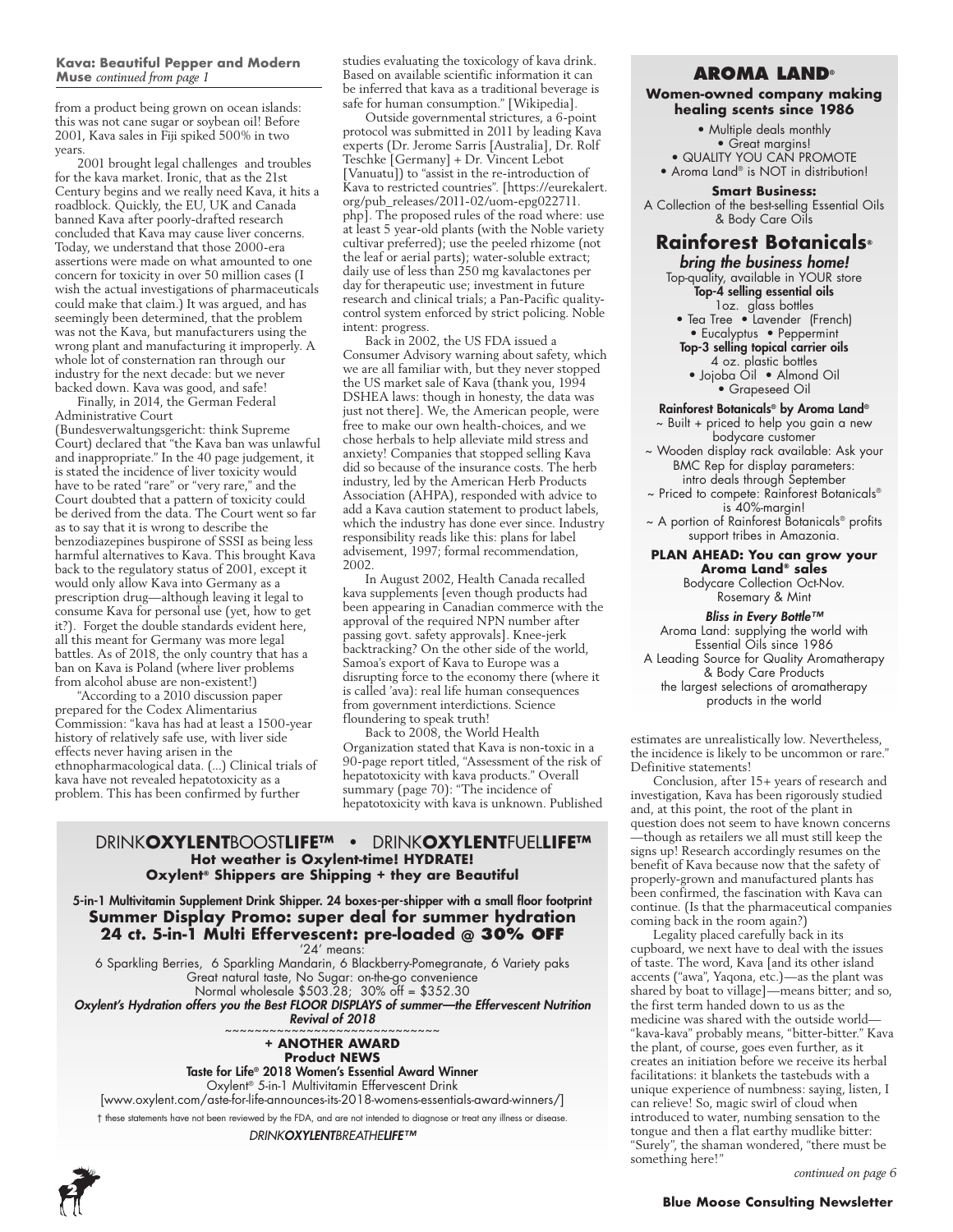# INEWTON thics

Nurturing Naturally Since 1987

# August Promos: **20% OFF select OTC formulas**

~ Liquid or Pellet complexes listed below^ (Qty. 4+ per SKU)^ • **Candida-Yeast • Fungus Fighter** 

**• Hives-Rashes • Vitality** 

~ shelf tags announcing the sale included with your order

**August Promo Items:** 'Warmth + dampness create ideal environments for fungus, which is especially why fungal infections are so common in the summer. Strangely, fungal infections on one part of the body can cause rashes on other parts of the body that are not infected. example: a fungal infection on the foot may cause an itchy, bumpy rash on the fingers. These eruptions (dermatophytids) are allergic reactions to the fungus.

## **Homeopathic OTC Formulas**

*Candida–Yeast:* for associated symptoms such as gas, bloating, fatigue, mental fogginess, itching, discharge + related symptoms. (N016)

*Fungus Fighter:* for symptoms associated with ringworm, athlete's foot + other fungal conditions

of the nails, scalp & skin. (N067)<br>*Hives–Rashes:* for symptoms associated with hives + other allergic skin reactions such as burning, itching, redness, swelling & discomfort. (N043) Vitality: for symptoms associated with low energy, mild stress + weakness. (N085)

^ cannot be combined with other discounts

^ monthly promos will be advertised through the newsletter = website/social media pages

Newton Homeopathic™ Candida–Yeast (N016) should be a yearly protocol for everyone!<br>Active Ingredients: Equal parts of Echinacea 6x, Ginkgo biloba 6x, Juglans regia 6x, Lappa major 6x, Thuja occidentalis 6x, Antimonium crudum 10x, Baptisia tinctoria 10x, Berberis aquifolium 10x,<br>Bryonia 10x, Calcarea phosphorica 10x, Cinchona officinalis 10x, Helonias dioica 10x, Hydrastis<br>canadensis 10x, Iodium 10x,

Lycopodium clavatum 10x, Mercurius vivus 10x, Natrum carbonicum 10x, Natrum phosphoricum 10x, Nitricum acidum 10x, Phosphorus 10x, Podophyllum peltatum 10x, Pulsatilla 10x, Sepia 10x,<br>Adrenalinum 15x, Arsenicum album 15x, Candida albicans 15x, Thyroidinum 15x, Torula cerevisiae<br>Adrenalinum 15x, Arsenicum I5x,

Directions: Ages 12 and up, take 6 drops or pellets by mouth (ages 0 to 11, give 3 drops or pellets) one to four times daily or as directed by a health professional. Under age 2, crush/dissolve pellets in purified water. Sensitive persons begin with 1 drop or pellet and gradually increase to full dose. ~~~~~~~~~~~~~~~~~~~~~~~~~

**REMEMBER these Newton best-sellers:** "we got 'em!" new item discounts apply • Lymphatic Care (N079) • Kids Teething–Colic (F026)

Newton Homeopathics™ is the champion of the natural products store! Support Newton!

**Made in America—Family-Owned • 1987-2018—31 Years of Excellence**



**New August Specials – Detox Plus, Daily Greens & Fiber Mate**  *– The Perfect DETOX TRIO!*

**AUGUST Monthly Specials** 

Mix & Match, sale items listed below **12 items minimum for 15% OFF 24 items maximum for 20% OFF**

• Detox PLUS Herbal Aloe Formula 16 oz. + 32 0z.

• Healthy & Slim Daily Greens 11 oz. powder • Healthy & Slim Daily Greens 120 tablets

• Fiber Mate 160 small tablets

*August DETOX focus: three-part Aloe Life® program* (1) *Daily Healthy & Slim Daily Greens Formula:* in powder + tablets. Higher concentration of Gluten-Free, Certified Organic Greens + Vegetables per tablespoon (2 servings) than other products. A super value. 6,850 mg of greens per 2 tablespoons from 12 Daily Greens. 11 oz. size is 2-month supply.

(2) *Detox PLUS Herbal Aloe® Formula* 16 + 32 oz. liquid extract juices whole body tonic with Organic Essiac-identified herbal extracts and more Organic Whole Leaf Aloe juice concentrate, Ginseng, Pau d'Arco, Burdock + Astragalus, Chamomile, Red Clover, Sheep Sorrel, Turkey Rhubarb, Milk Thistle, Cat's Claw. Lemon lime fruit juice

concentrate, apple juice (9%) + stevia. (3) *Fiber Mate tablets:* the best Natural Stool Softener in the natural channel: vegetables, herbs, (DDS-1 strain) probiotics; including beets, apple pectin, carrot fiber, whole leaf Aloe Vera, sprouted wheat grass, alfalfa powder, black walnut husk, kelp. Gluten Free & Dairy Free. NO psyllium, cascara, senna, oat, wheat bran or ground flax seeds

# **PRODUCT NOTES:**

~ Wanna save everyday? Buy smart. 72-piece orders always **15% OFF** ~ Creating a Collagen-support section? Add Vit. C + Aloe Vera. Studies show aloe vera alone can increase Type-1 Collagen in 30-90 days!

Did you know? 25 lbs. of aloe vera leaves are used to make up one quart of Aloe Life® Juice Concentrate: whole leaf - no water added



**GROW with Herb Pharm**®**: BUY DIRECT^!**

• Through Sept. 30: (more) New!!! Spray placement Promo and: Herbs for Anxiety & Sleep Promo WOW: make room for profits/Herb Pharm® is a 50%-margin line!!

# **EXPLODE SUMMER HERB SALES**

with marketing & educational focus on **Herbs on the Go! Kava + Anxiety Soother™ to the Rescue GROW BUSINESS with these items:**<br>Herbs on the Go™ have become best-sellers, and here are new, exciting, Herb Pharm-quality Sprays have become best-sellers, and here are new, exciting, Herb Pharm-quality Sprays for today's needs. New SPRAY technology- an inviting flavor, without compromise will bring in new customers for quick-spray support for stress, sleep, immune support and digestion. Afterall, we want to encourage people to take herbal products!

**NEW "FEATURED Items": New Herbs on the Go™ Spray launch** • Anxious Moment™ • Everyday Focus™ • Ready for Pollen™ **Get 20% OFF:** Buy **3 each** of each of the 3 new Herbs on the Go™ Sprays **Get 25% OFF:** Buy **6 each** of each of the 3 new Herbs on the Go™ Sprays

*Anxious Moment*™- Cacao, Kava, Lemon Balm, Lavender, Licorice, Ginger. *Everyday Focus*™- Bacopa, Asian Ginseng, Rhodiola, Gotu Kola, Holy Basil, Ginger, Licorice **Ready for Pollen™**- Stinging Nettle, Eyebright, Goldenrod, Reishi, Astragalus, Ginger.<br>\* Offer valid for new placement through September 30, 2018

Her**bs on the Go™: because taking herbs can be easy!**<br>htrough September 30th: buy in on either platform (20-25%) and get the items in this Promo as~ ~ reorders on that discount for the duration of the Promo! The winning options are the counter display + cross-merchandising!!

~~~~~~~~~~~~~~~~~~~~~~~~~~~~~ **ANOTHER DEAL: Herbs for Anxiety & Sleep** 2-month Promotion now through September 30 Stock all these Skus and be rewarded for saving the world!!<br>Do yourself a favor with this 50%-margin line + pass along the discounts!<br>**FEATURED ITEMS: • Anxiety Soother**™ liquid extract 1 + 2 + 4 oz.

• Anxiety Soother<sup>TM</sup> 60 veg capsules • Kava capsules 60 veg capsules<br>PROMO PARAMETERS for two liquid extract 1 + 2 + 4 oz.<br>PROMO PARAMETERS for two (2) promo brackets: Feature Products + Bonus Products:<br>HERBS FOR ANXIETY

**BONUS ITEMS:** liquid extracts of: • Passionflower 1 + 4 oz. • Lavender 1 + 4 oz.

Not represented by BMC in NJ • California Poppy 1 + 4 oz. • Albizia 1 + 4 oz. • Relaxing Sleep™ 1 + 2 + 4 oz.<br>• Valerian 1 + 4 oz. • Valerian glycerite 1 + 4 oz. • Trauma Drops™ 1 + 4 oz.<br>• Kids Lemon Balm Calm™ 1 + 4 oz. • Kids Fast Asleep™ 1 + 4 oz Anxiety & Sleep Promo and you can order any number of Herbs for Anxiety & Sleep Bonus Products that will also qualify for the same discount as the Feature Items on your order. No minimums, after the<br>initial buy-in is accomplished! through SEPTEMBER 30th. CONSIDER THE LARGER SIZES too!<br>Not represented by BMC in NJ \*



**AUGUST NATIONAL PROMO Back To School | Back to Essentials Campaign Brain Health is everything**

Nordic Naturals® consumer marketing is designed to help your store another year to get that important FAMILY BUSINESS—let's work together! ACT NOW to make your August Sales exceptional…..

Nordic's August Back to School/Brain Health Promo is an "opt-in' Promo, so you must sign in to<br>receive deals. Promos must be set up 2-weeks before the Promo start date so contact your Nordic<br>Rep immediately for end of mont

Your commitment: • promote Promo off-shelf {even if a small display} • use the striking Nordic Naturals® marketing collateral • featured products on sale (at least **15% OFF** passed on..)

The Back-to-School Promo mix features vital omega-3s, probiotics, and other daily nutrient essentials that can assist any Family to keep their young ones Heathy! **PROMO selection:**

• Children's DHA 90, 180 ct., 8 oz. strawberry • Omega Memory with Curcumin 60 ct. unflavored<br>• Children's DHA Xtra 90 ct., 2 oz. berry punch • Ultimate Omega<sup>®</sup> 2x 60 ct. + 120 ct. lemon<br>• Ultimate Omega<sup>®</sup> 2x MINI 60

• Ultimate Omega® 2x TEEN 60 ct. mini softgels strawberry; ages 12-18 • DHA 90 ct., 180 ct.<br>• Nordic Berries™ Original Citrus Gummy Multis 120 ct. + 200 ct.<br>• Nordic Berries™ Cherry Berry Gummy Multi 120 ct.

• Vitamin D3 Gummies Kids 60 ct. wild watermelon splash 400 IU D3 • DHA XTRA 60 ct.<br>• Probiotic Gummies Kids 60 ct. merry berry punch 1.5 billion live cultures<br>• KIDS Nordic Flora Probiotic Pixies 30 pk Red Berry-flavore easy-to-use stix - 3 Billion CFU dairy-free. melts on your tongue

**CAMPAIGN MATERIALS THAT DRIVE SALES** August National Campaign will showcase<br>attention-grabbing imagery highlighting the back-to-school lifestyle with product-focused concepts all<br>created to support sales of Nordic Natura

minimum order 5 cases/max order 15 case. mix & match/full case packs<br> **Targeted Marketing Materials: •** "Back to School \* Back to Essentials"<br>
• Endcap Header (35" x 17") (or Permanent Display headers [14.75' x 12.5")<br>
•

Co-op Giveaway • Advertisements • 24-bottle Display header, "Brain Power" (22" x 11") **OPPORTUNITY!** 

Not represented by BMC in NJ, NC, SC, VA, WV & Philadelphia area **Children & Mothers!!** Nordic Naturals® - the official omega-3 the American Pregnancy Association • Postnatal Omega-3 • Prenatal DHA – strawberry • Prenatal DHA – in fish gelatin 180 unflavored softgels

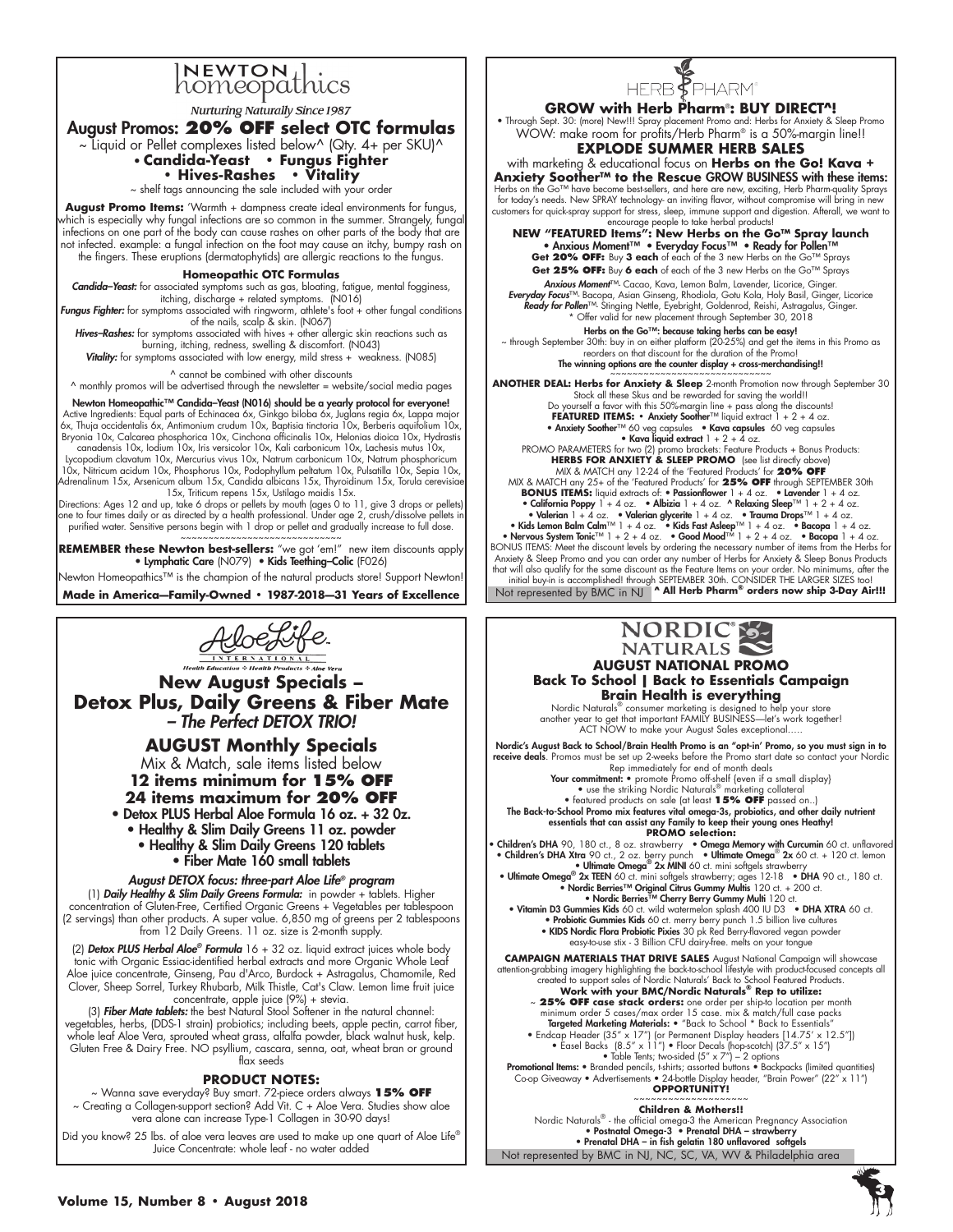

# **PEACE Project JUVO Fantastic Berry Slim Build a Build A** September 1996 *Reclaim a new, healthier, slimmer you:*

op premium ingredients comprised of whole grains,<br>fruits, vegetables, sea vegetables, mushrooms, protein, vegerables, sea vegerables, mosificanis, pro<br>plant-based probiotics and enzymes. JUVO and plant-based probiotics and enzymes. JUVO Slim<br>Berry is high in phytonutrients, dietary fiber, vitamin/ minerals, and bursting in antioxidants from a powerful<br>|to help weight management, support detoxification, and increase energy. 55 premium ingredients comprised of whole grains, Berry is high in phytonutrients, dietary fiber, vitamin/ blend of 12 kinds of berries. Key functional ingredients

• Higher fiber contents from (all Organic) Jerusalem<br>Articlarla India Annus India a Element Artichoke inulin, Agave inulin + Flaxseed

• Ingredients known to curb appetite with: (all Organic) rry, Orange Peel powder, Green Tec rte leat, Cactus Nopal, Hibiscus tlowe<br>Breed Apple Goji berry, Orange Peel powder, Green Tea, Yerba Mate leaf, Cactus Nopal, Hibiscus flower,

rea repper (Cayenne) + Rea Clover<br>**ReJUVOnating Benefits:** Red Pepper (Cayenne) + Red Clover

• Certified-Organic • Weight Management • Raw, Whole, Non-GMO Ingredients<br>—

• Organic Raw Meal packets • Supports a healthy immune system • Supports Detoxification • Increases Energy

• Help balance blood sugar levels

 $\bullet$  Rich in antioxidants, dietary fibers, and phytonutrients • Improve digestion with plant-based probiotics<br>& enzymes

& enzymes

• Anthocyanidin-rich Ingredients

• 9 grams of food fiber per serving

**The best way to**  for digestion + satiety , Unbeatable taste that's organic, Free ot Gluten<br>Soy, Whey, Yeast, Nut, Dairy and Preservatives *Raw, Organic, Whole, Non-GMO*  no Artificial Flavors, Colors, sweeteners & stevia *Oncologist Formulated* serving size: 2 scoops. servings per container: 15 • Unbeatable taste that's organic, Free of Gluten, 7 grams protein. 9 grams dietary fiber. 2 grams sugar

Raw, Organic, Whole, Non-GMO Oncologist Formulated ReJUVOnate Yourself!

# **V**ellinhand

**August 2018 Promotions**<br>**Buy-in 07/27 to 08/24** Buy-in 07/27 to 08/24

**10% OFF Off** 

direct orders\*/independent store

• Sea Bath Rump Relief<sup>™</sup> 20 oz. • Rump Relief™ Drying Powder 4.5 oz. • Rump Relief™ Serum 2 fl. oz. **F Oca Ban Romp Renci** EO OZ. **Search Original Day Reserved Bath Of Bath Of Bath Of Bath Of Bath Of Bath Of Bath Of Bath Of Bath Of Bath Of B** 

• Nit Kit 4 pc Kit **• RUMP Relief <sup>III</sup> Serum** Z fl. OZ.

• **Nit Kit** 4 pc Kit<br>**• Cut Rescue Herbal Styptic Duster** 1 oz.

• Sea Bath Chicken Pox<sup>3</sup> & Shingles 20 oz.

• Chicken Pox & Shingles Gentle Mist 2 oz.

*Sea Bath Rump Relief*™ 20 oz. with Sea Salt, Kelp seaweed, Horse Chestnut, Witch Hazel, Baking Soda, Aloe, Neem, Sage, Garlic, Menthol and  $\frac{1}{2}$ **ea Bath Rump Reliet** \*\* 20 oz. with Sea Salt, Kell seaweed, norse Chesmur, vvirch nazel, baking

Chlorophyll. *Rump Relief™ Drying Powder* 4.5 oz. Poison Oak & Ivy Rescue: the reaction is called **EXTREM CONDUCED 4:3 02:**<br>It is important to keep the area comfortably dry, with Bentonite clay, Baking Soda, Sage, Lavender and Myrrh. with Bernefing clay, Baking Coda, cage, Edverder

**Rump Relief™ Serum** 2 oz. relief for sore seats! Olive Oil, Kelp, Horse Chestnut, Witch Hazel, Sea Buckthorn, Sodium Bicarbonate (Baking Soda), Aloe, Neem Seed Oil, Garlic, and pure essential oils of Sage, German Chamomile, and  $Myrrh.$ 

Bath, then Serum, then Powder Support for hemorrhoids and anal fissures<sup>^</sup> Support tor hemorrhoids and anal tissures^<br>Offers soothing relief for your inflamed tissue^

\* Ask your BMC Rep for turnover orders for Threshold or Select Recommended for the gymnastic state of the contract of the gymnastic state of the bed, the bed, the bed, the bed, the bed, the bed, the state of Salact

A These statements have not been reviewed by the FDA, and are ese sidientents note not been reviewed by the rDA, and not intended to diagnose or treat any illness or disease.

*Topically Applied Herbal Answers Michael's Favorite! Therapy Oil – limitless applications!*



penor vitality + Hollierii content, recommended<br>doctors for kids ages 4+ up • Vitamins A, C, D3 & E • Albion<sup>®</sup> Chelated Minerals • Contains Methylated Folate & B12

• Great Bubbly Berry Punch flavor that kids love! ~~~~~~~~~~~~~~~~~~~~~~~~~~~~ **• Sport Oxylent® Blueberry • SPORT OTHER EXCITING NEWS:** 

# **NEW BUSINESS FOR YOU HEALTHy & HyDRATED**

# Ask your Oxylent Rep about new placement deals!

**BACK TO SCHOOL ESSENTIA** Let people know you carry Immune Oxylent® because **• Staming the Staming of the Staming Starmings (glutamine & Starming Starmings)** 

FOUR delicious Immune Oxylent® formulas: • Blackberry-Lemon BOOST • Raspberry-Lemon BOOST • Tangerine Lemon BOOST

• Immune Oxylent® BOOST Variety Pak **SRP** for packet - ,99; box SRP = \$25.95

(UPC on box  $+$  on packet)

#### **OXYLENT® CAPSUI**

• Oxylent® Memory Formula + Cognizin® Citicoline **Exylent Memory Formula + Cognizin Cincolin**<br>• Oxylent® Restorative Formulas + Antioxidants

• Oxylent Resionalive Formulas + Aniloxidamis<br>• Oxylent Women's® Multivitamin & Minerals +  $Superfood$ 

● Oxylent Men's<sup>®</sup> Multivitamins & Mineral + Superfoods



# **your customers will love this product!! to your community** The best-selling CoQ10 Eye Recovery Concentrate

returning soon! Place pre-orders now! Newly USDA-certified organic, this blend of pure plant oils is formulated with Trilogy's latest innovation, lant oils is formulated with Trilogy's latest innovation,<br>Glycablend,™ helping to recharge + revitalize the appearance of skin by reducing the aging effects of glycation (or… by protecting the skin from collagen glycation (or... by protecting the skin trom collagen<br>breakdown).\* Intensively nourishing, Age Proof CoQ10 Eye Recovery Concentrate is for supple, healthy, radiant skin at any age<sup>1</sup> brightening and swing and swing and top to 15%" .<br>Skin the skin to 25% and separate by up to 75% .

# **Reformulation highlights:**

Advanced L22 ingredient. http://www.lipids22.com/ contains hyaluronic acid + caffeine, Tamanu, macadamia and black caraway seed oils, plus  $\qquad \qquad \mid$ antioxidant co-enzyme Q10 help feed & renew skin with Glycablend™, a potent blend of chia, blueberry, strawberry + pomegranate oils, keeps skin supple & youthful.

NEW UPC: 942101776557 6 NEW Item Code: 18041 \*No change in pricing

#### ~~~~~~~~~~~~~~~~~~~~~~~~~~~~ **LIMITED TIME OFFER** (http://www.lipids22.com). Contains hyaluronic acid Trilogy® Try-me-size of Rosehip Oil Antioxidant+ 15 ml. glass bottle **seed and the** reformulation highlights: Advanced l22 in privilights: Advanced l22 in privilights: Advanced l22 in priviligh

Half-Price Full Power perfect for travelling + a great way to attract new customers

Rosehip Oil Antioxidant+ "improves brightening and skin tone by up to 75%"

محمد محمد محمد المسلم بين محمد محمد من العام العام المسلم العام العام المسلم العام العام العام العام<br>MADE IN NEW ZEALAND & loved everywhere all Trilogy rose hip products are 80% minimum all Trilogy rose hip products are 80% minimum<br>fatty acids. The world's most-awarded beauty oils: 182 awards. *One bottle of Trilogy sold every 22*  182 awards. **One bottle of Trilogy sold every 22**<br>**seconds somewhere around the world.** Trilogy: Highperformance, certified natural skincare products www.trilogyproducts.com/us/category/how-tos.html/ *somewhere around the world* EW ZEALAND & loved ls. The world's most-awarded be<mark>c</mark>

# Or. Ohhira's Probiotics **A Dr. Ohhira's Probiotics® POP Display in every store!** The ONLY 3-year Fermented Food Probiotic!

**Postbiotic Metabolites** the New Frontier in Microbiome Science!

**Dr Ohhira's Probiotics®** a fermentation-produced Probiotic: that is a COMPLI MICROBIOME SYSTEM **Dr Ohhira's Probiotics** ed Frobiolic.<br>OBIOME SYS

#### **Time for a truly healthy profit-center endcap** or a truiy neaithy protit-d

**enacap**<br>START with a beautiful new display\* two [2] shapes to wim a beaumor new aisplay liwo [z] shap<br>choose from: Bowl Display & Arch Display Three [3] display opportunities: Encose from: bowl bisplay a *Titel Bisplay*<br>Three [3] display opportunities:

• Basic • Optimal • Value deals, all **Optimal** • Valu

#### Super introductory-savings initial purchase right roductory-savings initial purche<br>now at **15% OFF**  $\mathsf{row}$  at 15% OFF

Educate your Customers on the PREMIER PRODUCT to support digestion and immune health + promote a healthy microbiome. An organic, living fusion: prebiotics, probiotics and postbiotics.

**Basic display: colorful, informative,** attractive new displays: 4 ea. of the 30 ct. Dr. Ohhira Probiotics® 4 ea. of the 100 ct. Dr. ohhira Probiotics®

4 ea. of the 60 ct. Dr. Ohhira Probiotics® **New Packaging:** the original trusted 4 ea. of the 100 ct. Dr. Ohhira Probiotics®

Initial display purchase price through August **15% OFF** 

This is an excellent time to show all three sizes to your community ~~~~~~~~~~~~~~~~~~~~~~~~~~~~ **EQUALLy INNOVATIVE + ESSENTIAL**

# **NEW INFO:**

Great video on the new BIOBANK Manufacturing Facility and Research Labs that opened in 2018 in Okayama Japan Know your probiotics: Dr Ohhira's is fully vertically-integrated. Dr. Ohhira's Fermentation Facility: where science and nature merge https://vimeo.com/278861802 4 minutes, 26 sec. Register Detox Penned in 2018 in Okay<br>Det orthodox De Obbirg's is fully vo perfection of any two-conditions. By any two-conditions of the Vietnam of the Condition of the Condition of the Condition of the Condition of the Condition of the Condition of the Condition of the Condition of the Conditio



# **August Promotions 15% OFF** invoice<sup>^</sup> **Back to School 15% Off invoice • Lip Scrubs • Bee FREE MONGO KISS™**

• Specialty • EcoTints<br>ander USDA Ontario 6 no.

**• Lip Scrubs USDA Organic 6-pc display**  Exfoliate + polish: 60% Fair Trade Certified™ sugar Condition & protect: Organic coconut + olive oil; jojoba 0.5 oz. glass jars. SRP. \$9.99/ea. **15 Condition & protect: Organic coconut + olive oil; jojobor .**<br>0.5 oz. alass jars . SRP \$9.99/eq

**3 flavors: Mint, Vanilla Bean, Brown Sugar. • Bee FREE: 5 options for vegans Ex Dephonent** 

**EXECTOVETS:**<br>15 oz. tube convertible displays  $\sim$  Lemon-Lime Lip Balm 36 ct.  $+24$  ct.

 $\frac{3 \text{ more } 24 \text{ ct lip ball m displays}}{3 \text{ upperfruit ~ Sweet Mint ~ Unscented}}$ <u>3 more 24 ct lip balm displays</u><br>Not the Superfruit company to use and the superfruit and an organic and an organic superfusive and an organic s

candelilla wax w/ organic, Fair Trade Certified™ cocoa butter + coconut oil. • Specialty: 36 ct. convertible displays

Organic, Fair Trade, NON-GMO ~ Gold lip balm - w/ baobab oils (unflavored)

~ Hemp lip balm – Manitoba Harvest® hemp seed oil. **15-pc. convertible Mongo Kiss™ displays**  Vanilla **.26 oz. tubes**

~ Medicinal lip balm w/ tea tree, camphor, lemon balm + calendula. A versatile, all-purpose stick balm: tea treepeppermint flavor

**• Eco Tint: mineral-tinted lip balms** *\*Also available in 12-pc. Mongo Kiss™ hanging cartons*  6 shades for eco-beauty: ~ Rose Quartz ~ Plush Red ~ *.26 oz. tubes* Mocha Velvet ~ Moonstone ~ Coralyte ~ Sugar Plum box of 36: 6 pcs. each color tone. Flavor: vanilla mint A direct orders; Independent retail accounts only

**ECO LIPS® HAS MOVED! THE WALK OF THE WALKER IS NO** 

Fully-functioning: open for business • new address 1199 44th St Marion, Iowa 52302. new address 1199 44th st Marion, iowa 52302 • same contact information. orders@ecolips.com.

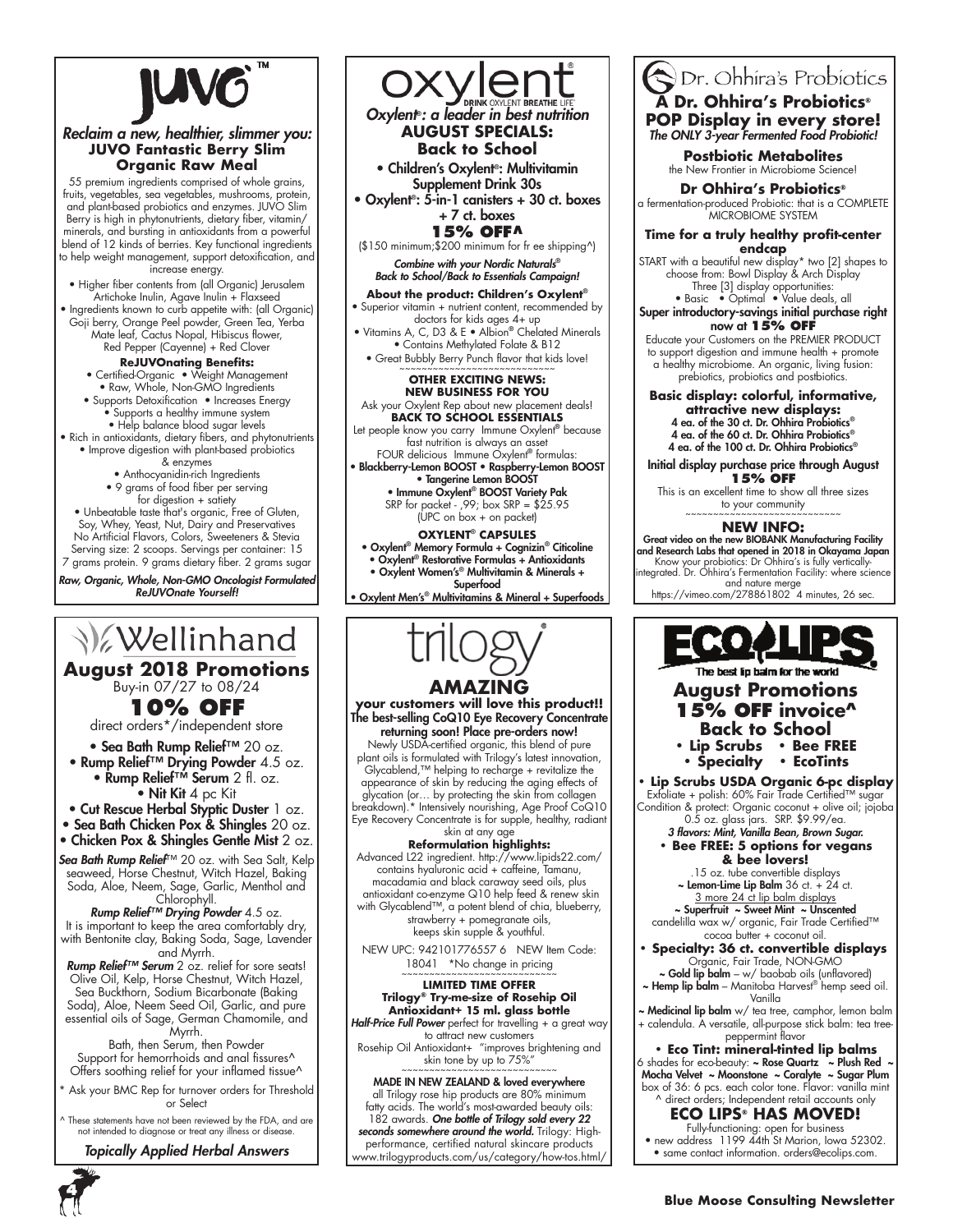

Stock up on these essentials for end-of-summer adventures **• After Sun Relief**

**• Essential Skin Relief Balm**

**• Aloe Skin Soothing Spray**

PLUS: a pack of 10 calendula oil samples included in every order for your customers

**After Sun Relief** - Bodyceuticals' amazing organic Calendula oil, organic Olive Oil, Non-GMO/soy-free mixed tocopherol Vitamin E. 2 oz.

**• Essential Skin Relief Balm – aka 'Calendula Salve & Honey'** our popular salve formula made from organic calendula, organic olive oil, with this season's freshest local dark beeswax from healthy beehives, with the power of honey 2 oz. salve

**• Aloe Skin Soothing Spray:** the soothing power of aloe and calendula, together in a

handy face + body mist! Contains freshly distilled Organic calendula flowers from our farm. Excellent for sensitive skin, use to freshen during

air travel and daily as a facial hydrator. Product Tip: Chill in the beach cooler or fridge for an incredibly refreshing mist anytime!

Ingredients: Aloe barbadensis (Organic aloe vera), Neroli blossom hyrdrosol, Organic & Biodynamic Calendula Officinalis

(flower distillate). 2 oz. in glass bottle

^Must use sales code: SALE15 Deal expires August 31st



**SPECIAL pre-Season Sale**

**3 months: August, September, October three-month "IF/Then Sale"**

**IF** the retailer continues to stock all five (5) Skus of **Immune Health Basics® Wellmune WGP®**

**THEN** the store shall receive the **Wellmune WGP® 250 mg. 30 cap size** on reorders for the entire 3-months @ **20% OFF** wholesale.

**Simple sale:** good for the store: excellent for your local community health BMC Sales Rep will authenticate, and sales records will confirm purchases Deals will end if the store does not maintain full selection of product.

*~~~~~~~~~~~~~~~~~~~~~~~~~~~~ GROW NEW BUSINESS with scientifically-proven nutritional support*

http://immunehealthbasics.com *Immune support for your family, peace of mind* 

*for you* www.wellmune.com I facebook.com/Wellmune I

twitter.com/wellmune I youtube.com/wellmune Immune Health Basics® + Rev•Up Wellness® are brought to you by Portals Pharma, Inc. www.immunehealthbasics.com



# **The Summer of CBD continues New lower prices for Aromaland Wellness®** Hemp-extract products with CBD

• Liquid extracts • Caps • Bodycare • C-verified levels of CBD\* • No THC\* • Full-spectrum CBD

\*All 3rd-Party tested with assays per batch available!

**16 extracts and caps 12 topicals: made at Aroma Land®** ncluding the AromaFREE CV-Hemp Topical Crème

**CBD Micro Extracts:** 18 options from 125 mg to 1600 mg liquid extracts - Unflavored - Peppermint - Orange

*Enjoy the new Price Lists, and build new business* 

*from a company you can trust!* Clean out, clean up + make two shelves for Aromaland Wellness® Effective August 01. Ask you BMC Rep to get you the news!

**NEW Hemp honey sticks** in POP display box: box of 100 (\$150.00)/50% margin • 15 mg CBD per stick. WOW • Using SolBEE Colorado-harvested honey • Colorado cultivar hemp: (no machine-cut stalks) *Giving new meaning to healthy impulse item!*

*Aromaland Wellness: CBD products for the health food stores*

# **MushroomScience August MEDICINAL MUSHROOM Sale Maitake 90 Vcaps MaitakeGold® liquid**

# **4 ea. = 10% 8 ea. = 15% 12 ea. = 20%**

*Best price on the market for the most product, the highest quality with an excellent margin*

**MaitakeGold 404®** 1 oz. 4 drops 2x daily: 1 oz. bottle equals 210 servings Patented extract derived from maitake mushrooms

**Maitake caps** Organic, full spectrum, 300 mg per serving. 90 Vcaps. 25% polysaccharides This full-spectrum Maitake extract delivers all the immune benefits Maitake has to offer: leaving the Maitake fractions in their naturally-occurring mix of beta glucans, minerals and amino acids

# **MaitakeGold 404®:** • Self-Affirmed GRAS • Low Dose • Water Soluble • Stable: three-year shelf life • Not genetically modified through the use of modern

**biotechnology<br>MaitakeGold 404® is a potent Maitake mushroom extract** developed by Dr. Hiroaki Nanba, PhD., the inventor of Maitake nutraceuticals. MaitakeGold represents such a significant improvement in Maitake formulations that it was granted a U.S. Patent (U.S. Patent # 5,854,404). MaitakeGold 404® is extracted

from Maitake mushrooms grown by the Yukiguni Maitake Company of Japan.

Maitake (Grifola frondosa) contains polysaccharides in a unique<br>beta-1,6 1,3 glucan structure. Research shows that these beta<br>glucans stimulate the macrophages + have the ability to directly<br>glucans stimulate the macrophag precursor cells into activated NK cells^.

these statements have not been reviewed by the FDA, and are not intended to diagnose or treat any illness or disease.<br>
~ Not combined with other specials

Must mention 'BMC August Promotion' when ordering *Mushroom Science® manufactures + distributes the only complete line guaranteed potency mushroom supplements in North America.* 



**August–September 2-month Promo\*** 50%-margin bodycare line! • Enjoy the smells of late Summer **The Bodycare Collection: LEMONGRASS & SAGE** 12 oz. bodycare. 100% Pure Plant-Based Ingredients, Exceeds EU Cosmetic Directive Guidelines. • Shampoo • Conditioner • Hand & Body Lotion • Shower Gel • Massage & Body • Bath Salts 20 oz. Scented & enhanced with an exclusive blend of pure therapeuticgrade Essential Oils of Lemongrass, Sage + Vetiver that offers a clean, slightly spicy, invigorating aromatherapy experience. **Buy 3 ea. per SKU = 10% OFF Buy 6 ea. per SKU = 15% OFF Buy 12 ea. per SKU = 20% OFF More deals! • Lemongrass & Sage glycerin bar soap 10% OFF in units 6 ea. • Sage Dalmatian essential oil** (10 ml. 1/3 oz.) **10% OFF** Salvia officinalis. Country of origin: Dalmatian Islands **• Summer Candle Sale 10% Off in units of 4 ea. Scent: Lemongrass & Sage soy candles**

~ Cup Terracotta 7.6 oz. ~ Amphora Terracotta 7.4 oz. ~ Classic terracotta 7.1 oz. ~ Elegance Terracotta: 2 wicks 8.1 oz. Hand-crafted in our workshop in Santa Fe, NM Hand-poured, USA soy wax, lead-free, cotton wick \* Must ask for "BMC monthly deal" when placing order

~~~~~~~~~~~~~~~~~~~~~~~~~ **Aroma Land® Facial Serums:**  For nine (9) Skin Types: bring youth back to your skin **INTRO SALE through September 10th 1 oz. - new placement wholesale: \$9.99**<br>• Cleansing • Dry Skin • Mature Skin<br>• Oily Skin • Normal Skin • Sensitive Skin<br>• Moisturizing • Toning • Problem Skin<br>Reg. wholesale \$12.49; MSRP \$24.00



# **Raise those eyebrows in thought** *Have you seen any eyebrow-painting or*

*eyebrow tattoos lately??? What are these products made out of? Look around: more + more eyebrows are being altered.*

# **Offer Henna Eyebrow Tattoos!** Surya Henna for Eyebrows. Dyes the skin, not the hair.

Check out the 'how to use' video: https://vimeo.com/215703627 (1:21 minutes)

- 5-10 drops, and 30-45 minutes • Dermatologically-tested: can be applied as often as you like!
	- Beautiful & naturally-shaped eyebrows. • Vegan + Natural-certified. No PPD!
- Exclusive plant-based formula for a totally natural look + excellent performance

Use to design, thicken + even-out your eyebrows ALL 4 Henna for Eyebrows Colors will sell:

• Light Brown • Medium Brown • Dark Brown • Black

Kit contains: \$13.20/\$22.00 (no intro discount) -1 vial of Henna Powder for Eyebrows (3 gms.) -1 bottle of Developer Fluid (0.51 fl. Oz.) - 1 spatula - Instructions

*Detoxify Your Beauty™*

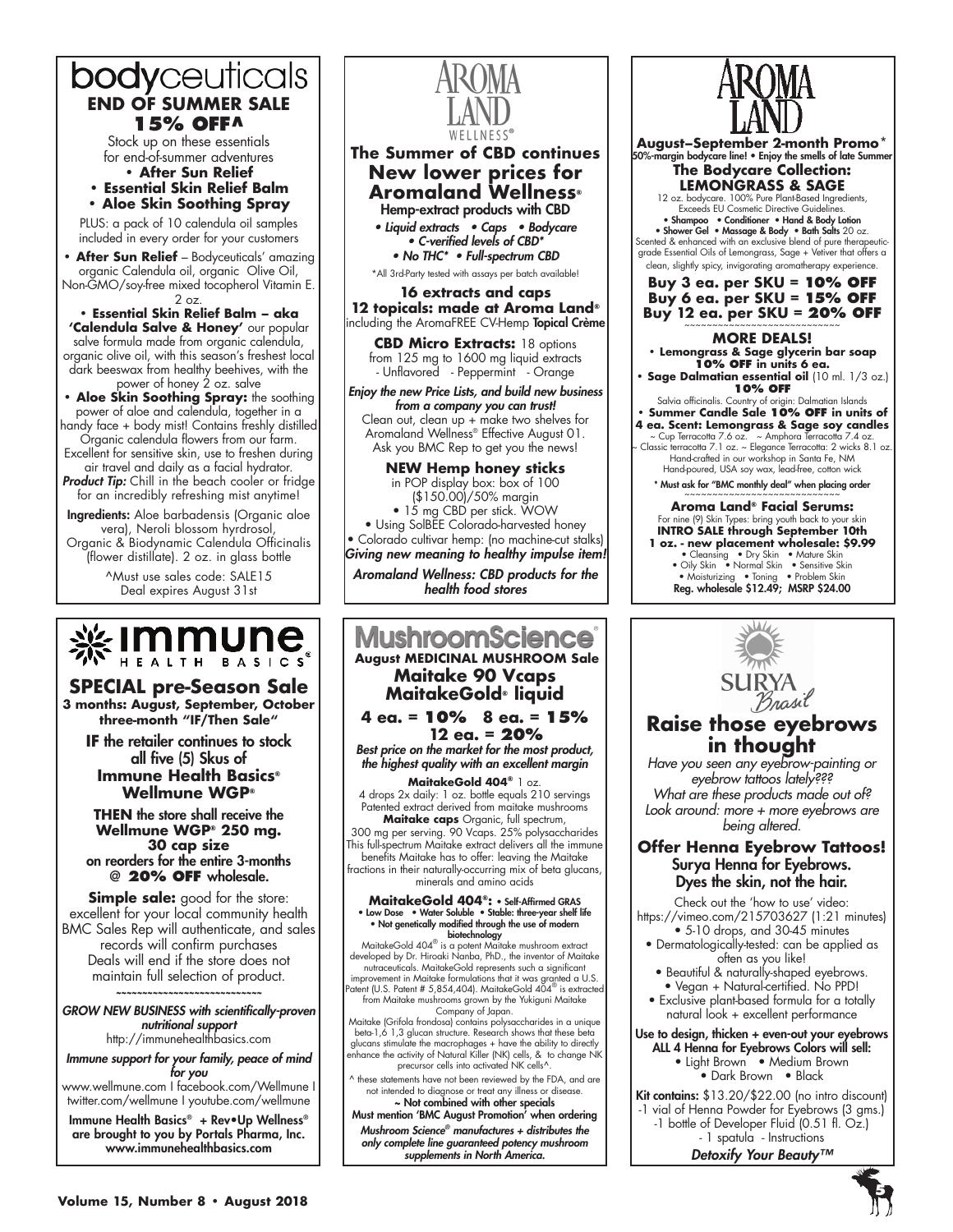#### **Kava: Beautiful Pepper and Modern Muse** *continued from page 2*

People outside the natural health movement will usually initially make fun of Kava: they look at it as strangely as Captain Cook must have looked at an army of palm-skirted men rowing small boats toward his canon-protected frigate on his voyages of discovery. (We keep the story of the traditional use of chewing the root and spitting it into a community bowl as our little historical ethnobotanical family secret). People gotta try new things: and so Kava is now on the modern bucket list! Today, there is a small modern sociological phenomenon occurring, that should be recorded, as to how kava bartenders at Kava bars try to convince the initiate customer on how to drink their first Kava cocktail (coconut shell, or hip goblets or clay mugs)! More like a swashbuckling pirate than a ceremonial server announcing kava kuo heka, the bartender usually coaxed the person to gulp down the first round (how primitive!). It is not about the fear factor of the first drink, they entice—it is about the effect! (and yet would this be any different from trying to get a child to drink coffee, or alcohol; or when a teen inhaling their first mismanaged gulp of nicotine?). Maybe we should get these bartenders as demo people?

Kava offers an earthy flavor that can shake the taste buds like a quick earthquake jolting an unsuspecting island: it is strong on the palate with a doctor's office numbing aftertaste. It is best gulped, as it has been for millennia: as Kava expert Lebot states so wisely, "Kava is not consumed for its taste, but for its effects" (something many would say about coffee or tobacco: acquired tastes!!). I found and then lost an interesting cocktail recipe for a Kava drink made with lavender syrup, thyme and chai. There is massive internet chatter about kava out there these days: where are they buying their stuff? Kava blogs are certainly humorous, if not occasionally inventive.

Kava has found its place in an effective recipe with the new *Herbs on the Go™ Anxious Moment*™ Spray by Herb Pharm®. Kava blends well with an organic formula of Cacao, Lemon Balm, Lavender, Licorice and Ginger. (ever been to a kava bar? This is a far cry from a kava bar!) This is pleasurable on your own terms.

Herb Pharm® has solved the riddle of providing convenience without compromise. This product leads with a universal favorite chocolate: certainly, Anxious Moment™ is formulated with taste in mind. It was also created to deliver an effective dose, and was made without sugar or any added processing. With this convenient spray-technology, no water is needed. Just spray and go; because taking herbs should be easy. Kava bars will continue to spring up, and they will get maximum press as a clever cultural anomaly (and they do serve an important social function for people avoiding bars, or looking for social outlets in recovery for other addictions. Kava bars may become fun, or they may sit in the pecking order near juice bars as a destination location!) Good Kava bars are a great place for a group of the socially shy to meet out!

I wondered as I researched, what was The Kava Ceremony like before the Tourists? Pretourists, Kava was a serious component of ritual, hierarchy and chieftain power in many cultures: like secret medicine from the bush that provided power and possibly a recognized higher awareness. Even as western colonialism changed the fate of these cultures, Kava remained a steadfast link, even as some ceremonies

eventually became choreographed tourist events; or the culture-share for visiting dignitaries or business people: island diplomacy.

Today, the story is different, as a pageantry has evolved (even with a fear of insulting the locals by backing out: fear of kava) that involves chugging ceremonially-prepared Kava from coconut shells (a bilo bowl). Some people might get the desired effect; but remove all the cameras and snickering laughter and remove 90% of the noise; and replace with ocean waves and chattering insects (and perpetual heat), and you will know more what the real Kava Ceremony used to provide. The essence of early majesty.

It was neighborhood-share food. The lesson for today is that Kava was the tribal mediating tool. Indeed, the very nature of the power on opening the mind predisposes it to ceremony. Agriculture was familial, and people grew their own stash, and knew when to use it and when to share it. It had a respect as the tool to get all parties out of an aggressive mode: and that is Kava's eternal gift to the world. "Let's talk this out over some Kava."

Kava has some religious significance in many traditional island cultures, but everywhere it has been an important part of the communal activities from weddings to funerals to even political events. (Coke + Pepsi would love to claim that cultural imprint!). It is actually hard for us to understand: Kava offered a sociological comfort beyond the physiological benefits for centuries. Kava was and is a bigger part of traditional society than perceiving it as their everyday soda or market crop. I am sure that all Islanders thought that all people knew of and used Kava: it was currency, ritual, powerful gift.

# **Famous people fortunate to experience Kava**

Queen Elizabeth, Pope John Paul II, Hilary Clinton, India's Prime Minister Narendra Modi, Chinese President Xi Jiping, French President Francois Hollande, New Zealand Prime Minister John Key, UN General Secretary Antonio Gutterez, Prince Charles, (Prince Phillip and the Duke of Edinburg who both got special 'Royal Kava' in Vanuatu); that famous Tongan Olympic Athlete, Pita Taofatofua, Arnold Schwartzenegger and of course, the late Anthony Bourdain.

~~~~~ Kava has its historical reputation because earlier people observed it provided spiritual power: maybe that was just an intuitive observation of the plant's ability to create clarity under pressure; and amicability in tense situations? Leadership traits!

Kava is the new Kahuna: it is taking the lead as the preeminent herb to guide us in these trying times. During a big project, at the end of the day, as we start a weekend, people are actually thirsting for what Kava provides!

Today, meeting "to do kava" is a regular thing—a night out like the Tongan kalapu bars. Some Kava gatherings can last 8-9 hours. In some cultures, Kava is the appropriate polite welcome when anyone visits your home, like we would offer tea or coffee! Today, it is cool to be photographed drinking Kava (think about an "I drank Kava" photo booth at your next health fair, or on Herb Day). Google Kava Culture for a good snapshot of the religious, cultural and

ceremonial importance of Kava in 8 Pacific Island cultures.

Let's take a quick tour. Over 2000 miles northeast of Australia and slightly west and due north from New Zealand (3000 miles away) in the deep and powerful Pacific Ocean are the Melanesians Islands of Fiji and Vanuatu. They are roughly 750 miles apart. In Vanuatu, where Herb Pharm® sourced their Kava, it is an important agricultural commodity as well as being "integral to cultural, economic and social life." Kava is the 3rd largest export commodity, and Herb Pharm® unsurprisingly has had the best connections for decades! Approximately 18,000 rural households (32% of the countryside) in Vanuatu grow Kava (some islands in the chain are identified as kavagrowing islands). Efforts have long been underway to protect the reputation of Vanuatu Noble-variety Kava, and to make sure only highgrade Kava is exported. Biosecurity Vanuatu (can't make this stuff up) inspects processingplants and exports to assure only Noble-varieties are exported! Vanuatu has also introduced a nursery system to maintain the best seedlings for farmers, especially to replenish crops after devastating weather events. The Vanuatu Kava Industry Association is farmers and families trying to preserve their way of life. Vanuatu, Fiji and Samoa are all developing top-notch national Kava quality-standards to comply with international food safety standards.

In Vanuatu, Kava is part of the everyday experience, from drinks at local community clubhouses called nakamals to Kava bars in urban areas where lanterns posted at the door signal that Kava is served here. People have evolved to make Kava their national drink, and their way of life seems to benefit from it (and interestingly murders, crime and violent crime are among the lowest of any country in the world in Vanuatu according to all current measurements). The nakamal is a traditional meeting place found in every community in Vanuatu. While most nakamals are still only for men, most nakamals today also have no lockable doors. A nakamal is different than a Kava bar, as while drinking Kava is the primary activity in both places, no money exchanges hands in the traditional rural nakamals! (March 27, 2015 Herb Pharm blog by Ed Smith, "Kava Revisited" https://www.herb-pharm.com/blog/author/ ed-smith/).

In Fiji, Kava is called yaqona and it is considered the national drink. Once the drink of the Chiefs (you would also bring a gift of Kava when visiting a village), Kava crops were part national security and part family pride. Kava, as the west knows it in the last three hundred years. is the result of the genius of island agriculture, and we should only seek cultivated Kava. Kava was not some magic elixir found in the wild (like rhodiola or ginseng); wild kava can still maintain powerful and potentially dangerous compounds. There was a very unique and familial symbiosis between this pepper plant and the people of the islands that brought us the Noble varieties of Kava that are in commerce today. That said, the rural growers of the good stuff have been growing their tropical garden stashes for their families and communities through long generations. The local Chief that HerbalEd met when he visited Vanuatu the first time said his people had been cultivating and drinking Kava since the beginning of time (for thousands of years). It has been said that Kava is a delicate plant, and that it takes special care, especially when new plants are being

*continued in box on page 7*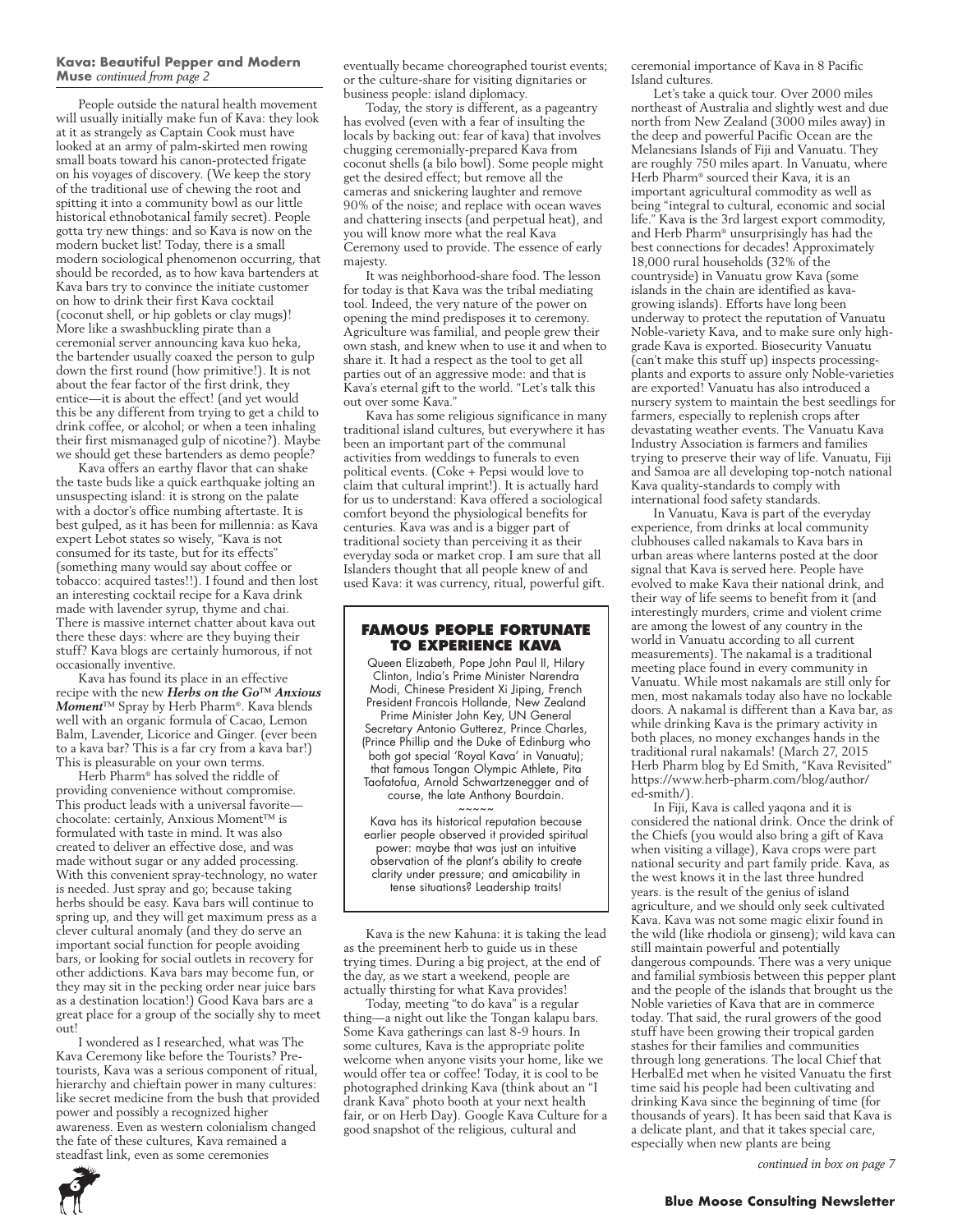#### **Kava: Beautiful Pepper and Modern Muse continued from page 6 BALM SEASON**

propagated. As the market gets more industrialized (even in a small Pacific island way), the expert families will continue to produce their exceptional garden medicine.

The people of Hawaii were very happy before westerners brought them alcohol as our powerful social drink. Actually, Hawaiian priests drank Kava in ceremonies to help them speak to the gods. Kava was one of the plants that accompanied Polynesian settlers when they traveled to the islands around 300 AD. Later, "the first Christian missionaries arrived in 1820. The most powerful person in the nation, Ka'ahumanu, did not convert until 1825. But it was not until 11 years after missionaries arrived that she proclaimed laws against hula, chant, 'awa (kava), and Hawaiian religion." It is interesting history to follow the Kava-(vs.)- Booze clash when those two beverages eventually met during imperialist expansion. Bring in a military base, and nothing will ever be the same again!

On other islands, Kava is still that substitute for an alcohol in the local community watering holes in the 36 inhabited "Friendly Islands" of the Kingdom of Tonga. In some measure, there are 270,000 square miles where Kava is still the drink of choice as it probably was before we colonized Hawaii's island paradise, bringing our boozy alcohol culture! Kava was its own category at the time—a local liquid buzz that relaxed the body and positively influenced the mind to experience a happy time! The proverb exists (a wound of western modernity) "The man who drinks Kava is still a man, but the man who drinks liquors becomes a beast".

Our contribution to modern Kava commerce was science, and modern science is all about the Kavalactones (there are six identified kavalactones, with kavain currently experiencing the greatest interest). Here, we are talking about the standardization of provable actives which of course does have a provable merit when discussing therapeutic applications. Pharmacy wants to pull those constituent parts out and play with them, while credible modern herbalism wants to get the plant grown well and then optimally harvest the whole plant part (here, only the rhizome and root are used). At the same time, it is certain flavokavains that make "tudei Kava" so unpleasant and undesirable. As you begin to discuss the salient points of Kava, know that Noble-variety Kavas are good, and tudei Kavas are not good for human consumption. Know as well that local industry growers, exporters and even those who sell Kava internationally know the difference, and that there are actually simple tests to readily discern which plants provide happiness, and which plants bring the hangover effect! Buy from trustworthy companies, who test their manufacture, and finished product.

What makes Kava so sensational is that it creates relaxation and a gentle, manageable euphoria without directly affecting the brain or the central nervous system^ (Dr. Vincent Lebot, as reported in *Rolling Stone* magazine). As such, it is a tool that corporate America should encourage that we develop a taste for! Kava is the "Chill" root beverage! Dr. Lebot is a good research source on the science of Kava. Author of the Book, "Kava: Pacific Elixir," he is a PhD botanical geneticist and researcher who has authored 15 published research papers: 7 on Kava.

- Bodyeuticals Calendula Body/Face BioActive Salve 2 oz.
- Bodyceuticals Essential Skin Relief Salve with honey 2 oz.
- Trilogy Natural Products® Everything Balm 45 ml (1.52 oz.)
- Trilogy Natural Products® Everything Balm 95 ml (3.21 oz.)

## • Herb Pharm® Original Salve 24 gms. .085 oz.

Kavapyrones, kavalactones, kavain, flavokawains: it is fun to get caught up in the promise of what these unique plant compounds may provide. The research is growing. Preliminary research on cancer prevention is intriguing (lung cancer); it is worth noting the encouragement of further research for the pharmacotherapy of using Kava with HIV/AIDS and certain antiretroviral drugs. (draxe.com). That is drug therapy, and I wish them well.

I do want to thank recent American research which brings forward these observations: "Both Ohio State and the South Dakota State University College of Pharmacy conducted animal studies and found that not only was kava non-toxic to the liver, but may even protect the liver" (globalhealingcenter.com); and the Duke University Medical School affirms that Kava neither creates a dependency nor adversely affects heart rate, blood pressure or sexual function. For the moment, we got that cleared up!

Other research worth investigating; for mood swings with PMS; as an option to consider with cravings during drug withdrawal; for reconciliation conversations after a dispute; for the anxiety of the second date, or before a presentation or test (have a knowledge of how your body responds to the planned dosage-use first); as an anticonvulsant and analgesic; for prostate health, sleep, aggressiveness and anxiety, anxiety, anxiety!!!

Where you should focus your marketing support is on anxiety. If stress and inflammation are the modern killers, then anxiety is the noose around our necks. The center cannot hold and things are falling apart, and that is at least dissettling. Sentient beings can tell that there is something unnatural happening here, though what it is ain't exactly clear. Worry is normal: but chronic anxiety can become debilitating. People need to gently modify the release valve occasionally, and Kava may be a perfect little remedy.

How to get the message across? Tell the story. Kava is for the noble intentions (sleep, relaxation, meditation) and those rancorous things that can tear apart our humanity. Kava is peacefulness; and maybe even euphoria for some (specifically with occasional use). Bring Kava to prominence in the conversation, and maybe you will get everyone to give it a try (create signage: "has Kava been on your bucket list forever? Now is the time!"). The WWII American GIs who returned from fighting in the Pacific Theater became obsessed with Polynesian culture, and the 1960s saw many excursions into recreating mellow island living and what we define today as Tiki Culture. The imagery that dominates in the US today is that of Hawaii (Tiki was the mythological "Adam" of the Polynesian creation stories; and the totem carvings found on many Islands relay these stores, with quite an interesting history. For a short info piece on the

"tiki culture" of Vanuatu, check out https:// kustomkultureaustralia.com/2011/03/21/ vanuatu-tiki-carvings/). That island mystique is in itself relaxing.

In America, Tiki things (things Tiki?) eventually morphed into the ubiquitous and kitschy Tiki Bars found near rising malls and tourist attractions. Funny, how alcohol invaded the spirit of the Polynesian culture even here. I love Tiki bars [long may the cheesy décor and cheap rum survive!], and if there are any near your store, let me know. My parents had a "tiki" salt and pepper shaker set that I cherish. But when the furniture fad faded and moved to the sunroom and then the children's dorm rooms, Polynesia just became another distant part of the world again. Kava can reunite us again! That era of Americana is fully part of our 20th Century DNA. Use this memory (with some respect of course) and bring the exotic to your stores—a recurrent theme even. A simple tiki-carving drink mug, or hula pa'u skirt, or a couple coconuts sets a theme to build around. Pre-Baby boomers might just remember that time when America was looking West.

Melanesia is even more far out than our 50th State, and—when you investigate—you will see that it is truly amazing that today we can easily and safely imbibe with a beverage from a root of a plant (the upper part of which is inedible) that missionaries outlawed, but before that was the Brahmi herb of that culture and those people! And, usable money, and perfect gifts too!! Vanuatu wood carvings (https:// www.pinterest.co.uk/6b9cefe3370bf7f/vanuatuwoodcarvings/ ) The wood carvings represented spirits, and those spirits obviously drank Kava!

Reeling Michael back into the eastern seaboard of America, we finish up by asking: is Kava a sedative or a euphoriant? Is Kava a nootropic? The answer for all three questions is: yes, today it is, for some. The footnote is that it is safe in all these instances, and more. The contraindication of Kava excess? Scaly, flaky skin: so, as with all good things, use in moderation and take responsibility for your own health! Note I said resulting from excess.

As with all things herbal, quality is supreme! Today, HPTLC assays of the acetone extracts of the root can easily identify and differentiate between Noble-varieties and "tudei" kava and between the preferred *Piper methysticum* and other varieties (*Piper wichmannii*) and wild kava. (Noble varieties elicit a faint yellow color!) It will become a capitalist inevitability that nursery-raised kava seedlings will produce a higher yield, less expensive product (which the mass channel will suck up), but industry founders are still offering product with a story and a fingerprint of a Kava culture that still exists today, producing what connoisseurs consider the impeccable best of the best.

One term for Kava *methysticum* is intoxicating pepper. With its beautiful broad heart-shaped leaves, I prefer to call Kava the beautiful pepper. Captain Cook, after years at sea, must have been happy to have a mental day off when he drank his first gulp of that early Kava potion—he compared the experience to being intoxicated—but I will bet that he had a fine, clear high. Lost in the translation was the use of plants as the most cherished gifts for the chiefs, the use of herb roots as a trustworthy form of local currency exchange.

We know that it is best to buy from a trusted and reputable source—an herbal authority—with a direct supply chain that can guarantee that only the root/rhizome is used and

 *continued on page 8*